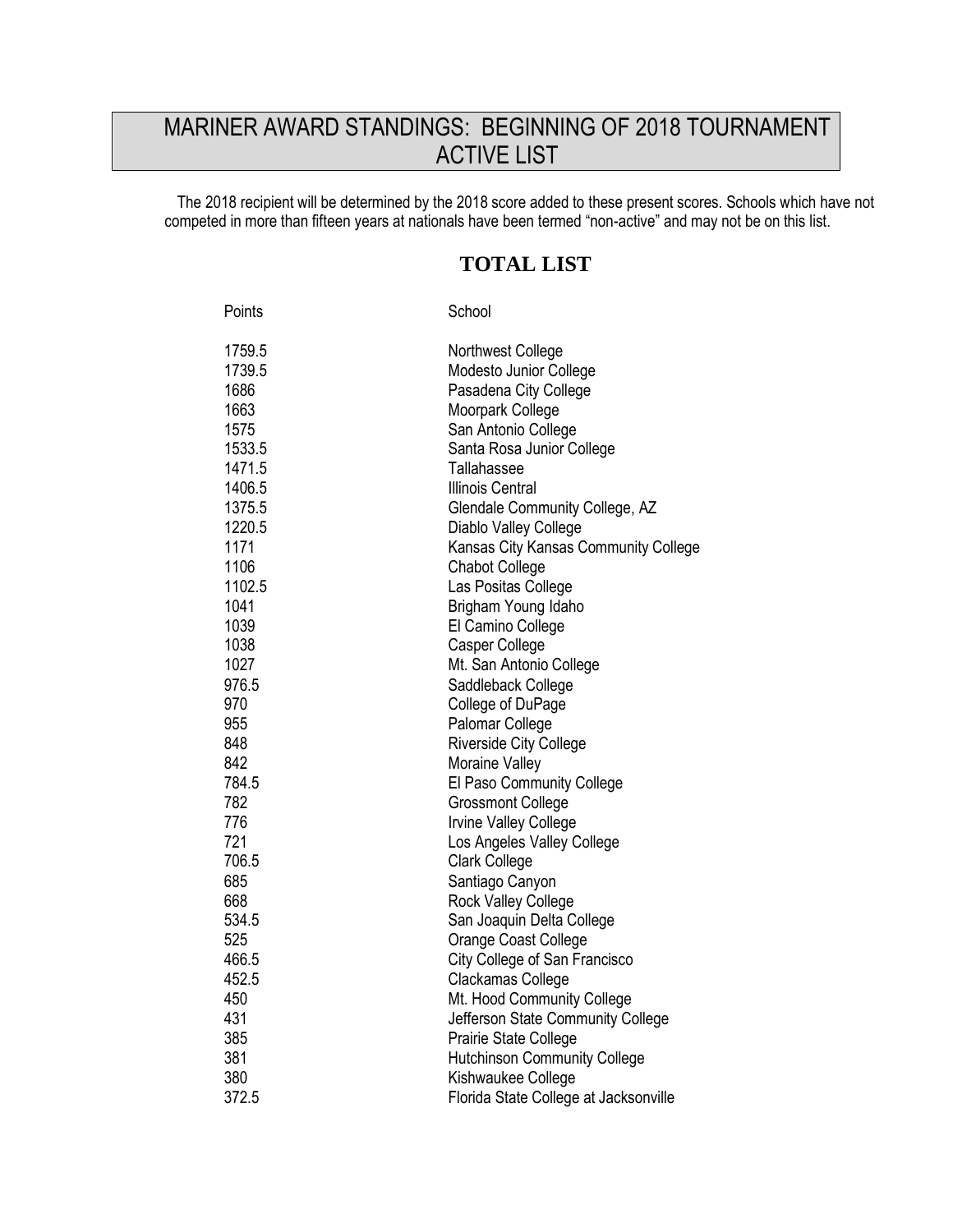| 360   | Rio Hondo Community College               |
|-------|-------------------------------------------|
| 353   | <b>Tyler Junior College</b>               |
| 335.5 | <b>McHenry County College</b>             |
| 327   | <b>Garden City Community College</b>      |
| 322.5 | Paris Junior College                      |
| 316   | <b>Highland Community College</b>         |
| 312.5 | College of the Canyons                    |
| 299.5 | <b>Bakersfield Community College</b>      |
| 281   | College of Lake County                    |
| 275   | Lower Columbia College                    |
| 238.5 | East Los Angeles College                  |
| 237.5 | <b>Nassau Community College</b>           |
| 223.5 | Los Angeles City College                  |
| 225   | San Diego Mesa College                    |
| 221   |                                           |
|       | <b>Tarrant County College - Northeast</b> |
| 215   | College of Southern Idaho                 |
| 210   | Santa Fe Community College                |
| 207   | San Jacinto College North                 |
| 196   | <b>LSC-North Harris</b>                   |
| 167.5 | <b>Central Texas College</b>              |
| 167   | <b>Jackson Communiity College</b>         |
| 158.5 | Okaloosa-Walton                           |
| 152   | Panola College                            |
| 152   | Bethany Lutheran                          |
| 150   | Lone Star College - Kingwood              |
| 145   | Sheridan College                          |
| 139.5 | Miracost College                          |
| 125   | <b>Elgin Community College</b>            |
| 125   | <b>Northeast Community College</b>        |
| 122.5 | <b>Western Wyoming Community College</b>  |
| 117.5 | Central Florida College                   |
| 114.5 | <b>Cerritos College</b>                   |
| 112.5 | <b>Valencia Community College</b>         |
| 109.5 | <b>Brevard Community College</b>          |
| 100   | Harper College                            |
| 95    | <b>Suffolk County Community College</b>   |
| 90    | <b>Butte Glen College</b>                 |
| 90    | <b>Solano Community College</b>           |
| 87.5  | Young Harris College                      |
| 87.5  | Columbia College                          |
| 75    | Citrus College                            |
| 72.5  | St. Petersburg Junior College             |
| 67.5  | <b>Chaffey College</b>                    |
| 60    | Northern Virginia Community College       |
| 60    | <b>Ohlone College</b>                     |
| 55    | Western Nebraska                          |
| 50    | San Monica College                        |
| 45    | Contra Costa                              |
| 40    | South Plains College                      |
| 37.5  | <b>MCC Longview</b>                       |
| 35    | Laramie County Community College          |